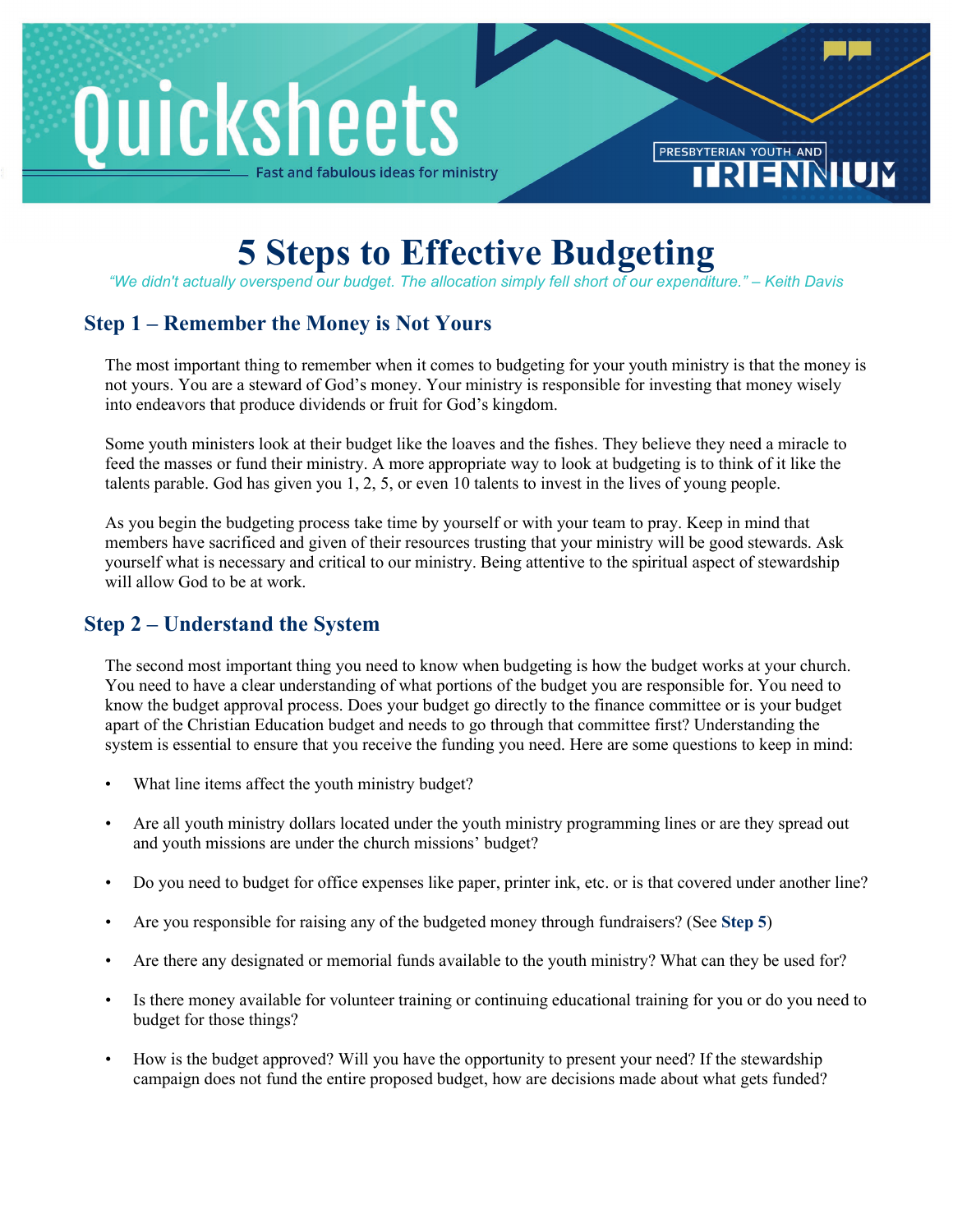### **Step 3 – Know What You are Doing**

Church budgets that put down arbitrary numbers for ministries are usually neither effective nor realistic. There is no reason that your youth ministry should not know what it is doing for the next twelve to eighteen months. Plan ahead and build the budget from detailed estimates for each event and mission trip. Finance committees and supervisors respond to well thought through budgets.

To develop the event portions of your budget, follow these steps:

Determine the cost for each event including the cost of registration, transportation, food, and any other related costs.

Determine the maximum number of people who can participate in each event.

Determine what the amount each youth will be responsible for.

Determine how many adults you will need and whether you will pay their expenses.

How much if any of the cost of the event/trip will be raised through fundraisers and which one?

Here are a couple of sample event budgets:

**Mission Trip Individual Cost:** \$225 registration (includes food) \$25 bus transportation \$25 rafting costs 40 people x \$275 = \$11,000 Charge Youth  $$125 \times 34 = $4250$ 6 Adults cost covered Budget =  $$4250$ Fundraise =  $$2500$  @ Spring Kidsale **Lock-In:**

Food =  $$250$  (\$5 per person) Game Supplies  $= $150$ Total  $Cost = $400$ Cost per person  $= $10$  for 40 youth Charge youth \$5 Budget =  $$200$ 

#### **Step 4 – Know What You Need**

In addition to funding for events and mission trips, you need to plan for other programming expenses for your ministry. Just like the events area having a well thought out budget will show your commitment and intentionality to being a good steward. Here are the most common categories youth ministers need to consider in their budget:

Programming – This category is used for supplies for regular programs like youth group and Bible studies. Do not forget money for messy game supplies.

Curriculum – Do you need new curriculum for Sunday School, Small Groups, or Bible Study?

Volunteer Training and Appreciation –Will you take your volunteers to a training event this year? Volunteer gifts and appreciation dinners are part of the ministry. They should come from the church budget not yours!

Technology – Do you need new software or video equipment? Be careful to follow the need not want stewardship rule here.

Communication – Do you need to budget for the youth website? What about printing costs for newsletters or brochures? Do not forget the stamps.